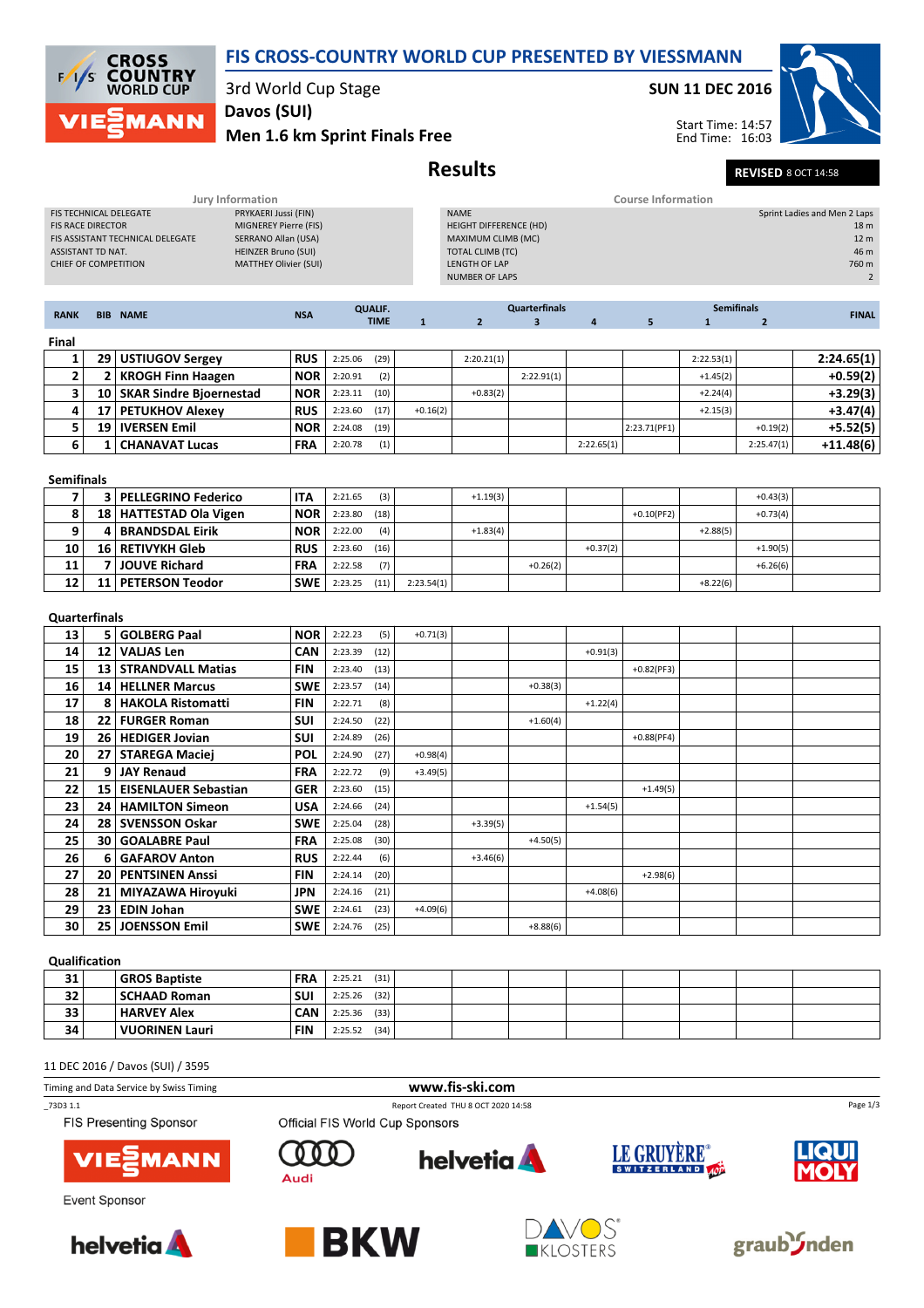



3rd World Cup Stage

Davos (SUI)

Men 1.6 km Sprint Finals Free

SUN 11 DEC 2016

Results Results REVISED 8 OCT 14:58



Start Time: 14:57 End Time: 16:03

| <b>RANK</b>   | <b>BIB NAME</b>               | <b>NSA</b> | <b>QUALIF.</b>  |                   |                | <b>Quarterfinals</b> |                   |       |              | <b>Semifinals</b> | <b>FINAL</b> |
|---------------|-------------------------------|------------|-----------------|-------------------|----------------|----------------------|-------------------|-------|--------------|-------------------|--------------|
|               |                               |            | <b>TIME</b>     | $1 \qquad \qquad$ | 2 <sup>7</sup> | $\mathbf{3}$         | $4 \qquad \qquad$ | $5 -$ | $\mathbf{1}$ | $\overline{2}$    |              |
| Qualification |                               |            |                 |                   |                |                      |                   |       |              |                   |              |
| 35            | <b>JYLHAE Martti</b>          | <b>FIN</b> | 2:25.82<br>(35) |                   |                |                      |                   |       |              |                   |              |
| 36            | <b>NEWELL Andrew</b>          | <b>USA</b> | 2:25.84<br>(36) |                   |                |                      |                   |       |              |                   |              |
| 37            | <b>PANZHINSKIY Alexander</b>  | <b>RUS</b> | 2:25.89<br>(37) |                   |                |                      |                   |       |              |                   |              |
| 38            | <b>MULLER Claudio</b>         | <b>ITA</b> | 2:26.01<br>(38) |                   |                |                      |                   |       |              |                   |              |
| 39            | <b>ARNAULT Clement</b>        | <b>FRA</b> | 2:26.29<br>(39) |                   |                |                      |                   |       |              |                   |              |
| 40            | <b>COLOGNA Dario</b>          | <b>SUI</b> | 2:26.41<br>(40) |                   |                |                      |                   |       |              |                   |              |
| 41            | <b>TRITSCHER Bernhard</b>     | <b>AUT</b> | 2:26.47<br>(41) |                   |                |                      |                   |       |              |                   |              |
| 42            | <b>SUNDBY Martin Johnsrud</b> | <b>NOR</b> | 2:26.66<br>(42) |                   |                |                      |                   |       |              |                   |              |
| 43            | <b>NIZZI Enrico</b>           | ITA        | 2:26.91<br>(44) |                   |                |                      |                   |       |              |                   |              |
| 44            | <b>SIMENC Miha</b>            | <b>SLO</b> | 2:27.02<br>(45) |                   |                |                      |                   |       |              |                   |              |
| 45            | <b>KOZISEK Dusan</b>          | <b>CZE</b> | 2:27.40<br>(46) |                   |                |                      |                   |       |              |                   |              |
| 46            | <b>URBANI Simone</b>          | <b>ITA</b> | 2:27.49<br>(47) |                   |                |                      |                   |       |              |                   |              |
| 47            | <b>KAESER Erwan</b>           | SUI        | 2:27.55<br>(48) |                   |                |                      |                   |       |              |                   |              |
| 48            | <b>KERSHAW Devon</b>          | <b>CAN</b> | 2:27.65<br>(49) |                   |                |                      |                   |       |              |                   |              |
| 49            | <b>PARFENOV Andrey</b>        | <b>RUS</b> | 2:27.84<br>(50) |                   |                |                      |                   |       |              |                   |              |
| 50            | <b>KILP Marko</b>             | <b>EST</b> | $2:27.91$ (=51) |                   |                |                      |                   |       |              |                   |              |
| 50            | <b>BELLINGHAM Phillip</b>     | <b>AUS</b> | $2:27.91$ (=51) |                   |                |                      |                   |       |              |                   |              |
| 52            | <b>BARTON Jan</b>             | <b>CZE</b> | 2:27.97<br>(53) |                   |                |                      |                   |       |              |                   |              |
| 53            | <b>WEEGER Markus</b>          | <b>GER</b> | 2:28.05<br>(54) |                   |                |                      |                   |       |              |                   |              |
| 54            | <b>KUKLIN Mikhail</b>         | <b>BLR</b> | 2:28.07<br>(55) |                   |                |                      |                   |       |              |                   |              |
| 55            | <b>HOESLI Corsin</b>          | <b>SUI</b> | 2:28.26<br>(56) |                   |                |                      |                   |       |              |                   |              |
| 56            | <b>MIKKONEN Juho</b>          | <b>FIN</b> | 2:28.32<br>(57) |                   |                |                      |                   |       |              |                   |              |
| 57            | <b>SCHAAD Fabian</b>          | <b>SUI</b> | 2:28.43<br>(58) |                   |                |                      |                   |       |              |                   |              |
| 58            | <b>KINDSCHI Joeri</b>         | SUI        | (59)<br>2:28.55 |                   |                |                      |                   |       |              |                   |              |
| 59            | <b>JOHNSGAARD Knute</b>       | <b>CAN</b> | 2:28.57<br>(60) |                   |                |                      |                   |       |              |                   |              |
| 60            | <b>MUSGRAVE Andrew</b>        | <b>GBR</b> | 2:28.99<br>(61) |                   |                |                      |                   |       |              |                   |              |
| 61            | <b>BERTOLINA Mirco</b>        | ITA        | 2:29.01<br>(62) |                   |                |                      |                   |       |              |                   |              |
| 62            | <b>KLISZ Pawel</b>            | <b>POL</b> | 2:29.41<br>(63) |                   |                |                      |                   |       |              |                   |              |
| 63            | VORANAU Aliaksandr            | <b>BLR</b> | 2:29.57<br>(64) |                   |                |                      |                   |       |              |                   |              |
| 64            | <b>LAMPIC Janez</b>           | <b>SLO</b> | (65)<br>2:29.77 |                   |                |                      |                   |       |              |                   |              |
| 65            | <b>NOVAK Michal</b>           | <b>CZE</b> | 2:29.91<br>(66) |                   |                |                      |                   |       |              |                   |              |
| 66            | <b>THOMPSON Bob</b>           | <b>CAN</b> | 2:30.44<br>(67) |                   |                |                      |                   |       |              |                   |              |
| 67            | <b>VAICIULIS Modestas</b>     | <b>LTU</b> | 2:30.63<br>(68) |                   |                |                      |                   |       |              |                   |              |
| 68            | <b>RUEESCH Jason</b>          | <b>SUI</b> | 2:30.73<br>(69) |                   |                |                      |                   |       |              |                   |              |
| 69            | <b>RANKEL Raido</b>           | <b>EST</b> | 2:30.75<br>(70) |                   |                |                      |                   |       |              |                   |              |
| 70            | <b>MAETTIG Valentin</b>       | GER        | 2:30.78<br>(71) |                   |                |                      |                   |       |              |                   |              |
| 71            | <b>VOLOTKA Denis</b>          | <b>KAZ</b> | 2:31.18<br>(72) |                   |                |                      |                   |       |              |                   |              |
| 72            | <b>SHIELDS Andy</b>           | CAN        | 2:31.26<br>(73) |                   |                |                      |                   |       |              |                   |              |
| 73            | <b>WENZL Josef</b>            | <b>GER</b> | 2:31.28<br>(74) |                   |                |                      |                   |       |              |                   |              |
| 74            | <b>KUMMEL Peeter</b>          | <b>EST</b> | 2:32.19<br>(75) |                   |                |                      |                   |       |              |                   |              |
| 75            | <b>INNIGER Mathias</b>        | SUI        | 2:33.52<br>(76) |                   |                |                      |                   |       |              |                   |              |
| 76            | <b>HAMMER Simon</b>           | SUI        | 2:33.57<br>(77) |                   |                |                      |                   |       |              |                   |              |
| $77\,$        | <b>TSINZOV Veselin</b>        | <b>BUL</b> | (78)<br>2:33.60 |                   |                |                      |                   |       |              |                   |              |
| 78            | <b>RIEDLSPERGER Tobias</b>    | <b>AUT</b> | (79)<br>2:33.95 |                   |                |                      |                   |       |              |                   |              |
| 79            | <b>MALYSHEV Alexandr</b>      | KAZ        | 2:34.34<br>(80) |                   |                |                      |                   |       |              |                   |              |
| 80            | <b>HAMMER Reto</b>            | SUI        | 2:34.40<br>(81) |                   |                |                      |                   |       |              |                   |              |

11 DEC 2016 / Davos (SUI) / 3595



**helvetia** 

\_73D3 1.1 Report Created THU 8 OCT 2020 14:58

FIS Presenting Sponsor



Event Sponsor





000

Audi

Official FIS World Cup Sponsors



LE GRUYÈRE®



graub<sup>S</sup>nden

Page 2/3